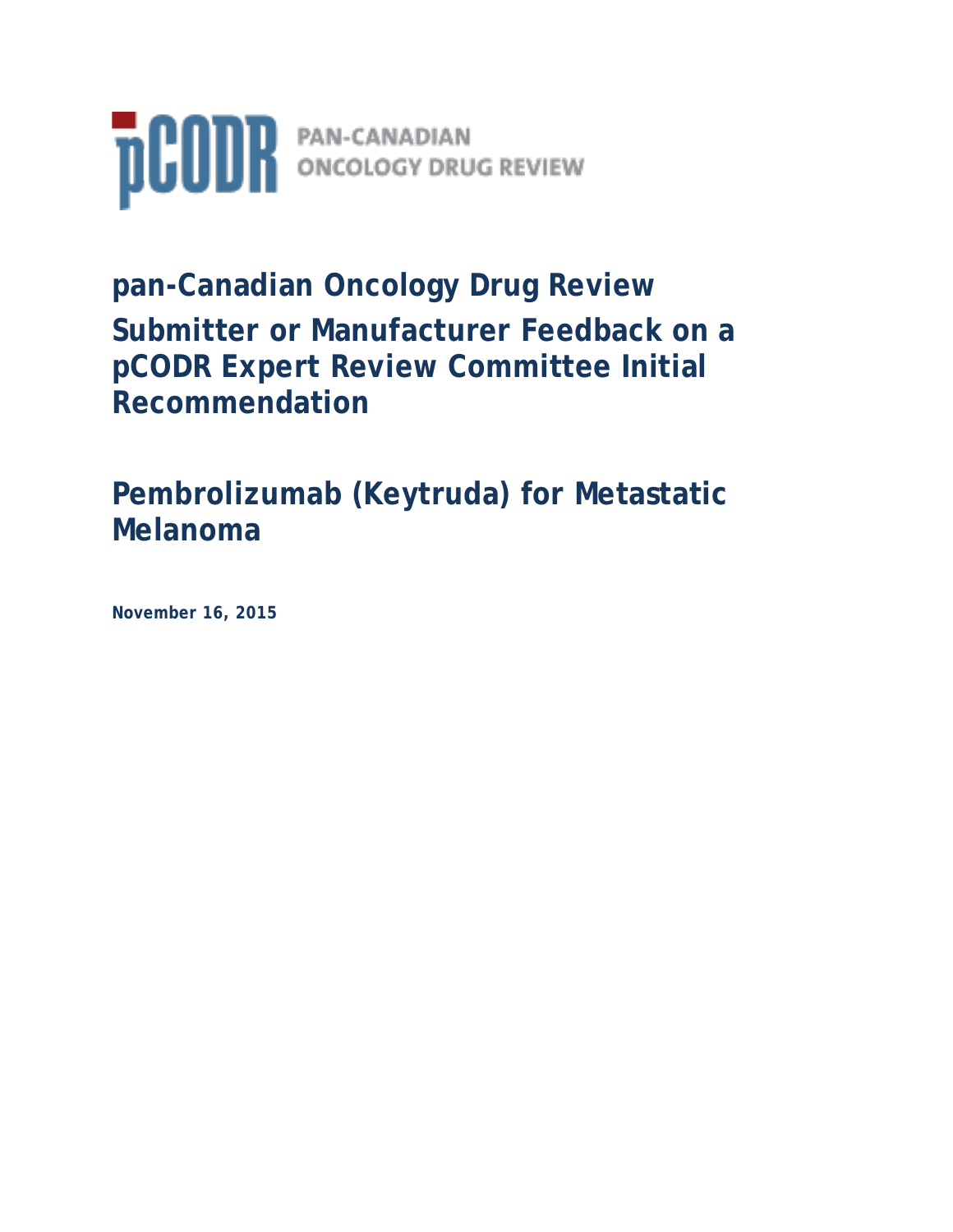### **3 Feedback on pERC Initial Recommendation**

**Name of the Drug and Indication(s):** pembrolizumab (KEYTRUDA<sup>®</sup>) - in patients with unresectable or metastatic melanoma (stage Ill or IV) who are naive to ipilimumab treatment and in patients who have failed ipilimumab and, if BRAF mutation positive, a BRAF inhibitor

**Role in Review (Submitter and/or Manufacturer):** Submitter and Manufacturer

\*pCODR may contact this person if comments require clarification. Contact information will not be included in any public posting of this document by pCODR.

#### **3.1 Comments on the Initial Recommendation**

a) Please indicate if the Submitter (or the Manufacturer of the drug under review, if not the Submitter) agrees or disagrees with the initial recommendation:

\_\_**X**\_\_ agrees \_\_\_\_ agrees in part \_\_\_\_ disagree

Please explain why the Submitter (or the Manufacturer of the drug under review, if not the Submitter) agrees, agrees in part or disagrees with the initial recommendation.

*Merck Canada is pleased with the outcome of the pCODR review of pembrolizumab (KEYTRUDA®) and pERCs recognition of net clinical benefit, in patients with unresectable or metastatic melanoma (stage Ill or IV) who are naive to ipilimumab treatment (based on clinically meaningful improvement in 1 year OS and PFS) and in patients with unresectable or metastatic melanoma who have previously been treated with ipilimumab (and a BRAF inhibitor in BRAF mutant patients)(based on clinically meaningful improvement in PFS). In addition, pERC also acknowledged the manageable toxicities, compared to ipilimumab and chemotherapy, improved quality of life and recognized that, in both treatment settings, KEYTRUDA® aligned with patient values.*

*pERC recommended funding KEYTRUDA® conditional on the cost-effectiveness being improved to an acceptable level based on the economic guidance panel's re-analysis of the submitted economic model. There are various methodologies and assumptions that can be used to establish best estimates of incremental cost-effectiveness ratios based on clinical scenarios. Although not consistent with our interpretation of the data and assumptions related to patients previously treated with ipilimumab, we respect the ECG's approach in dealing with uncertainty surrounding this patient population.*

*Merck Canada is in agreement with pERC that there is a need for more effective and tolerable treatment options and is committed to working with the provinces to facilitate access to Canadian patients with advanced melanoma.*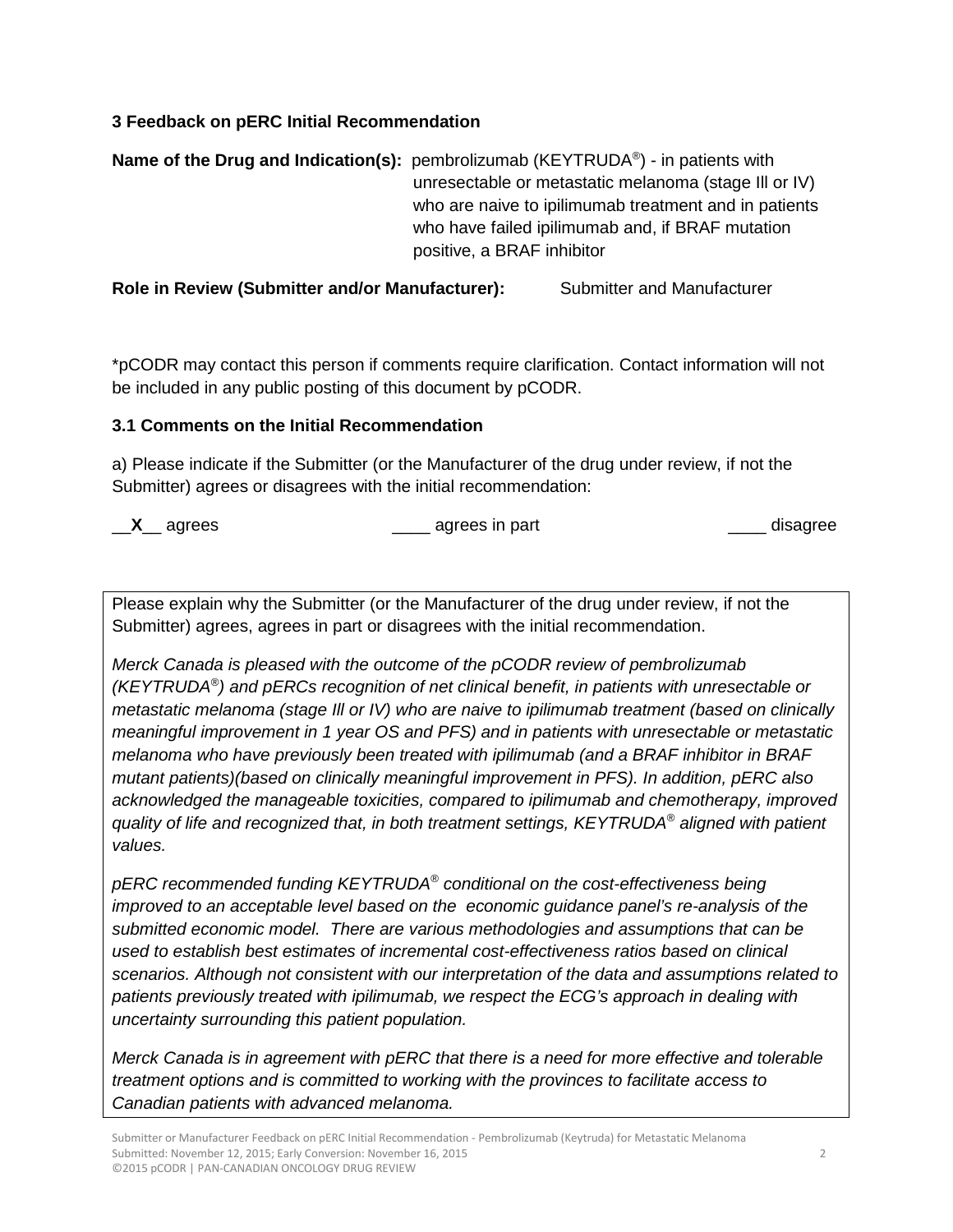b) Notwithstanding the feedback provided in part a) above, please indicate if the Submitter (or the Manufacturer of the drug under review, if not the Submitter) would support this initial recommendation proceeding to final pERC recommendation ("early conversion"), which would occur within 2(two) business days of the end of the consultation period.

\_\_**X**\_\_ Support conversion to final recommendation. Recommendation does not require reconsideration by pERC.

Do not support conversion to final recommendation. Recommendation should be reconsidered by pERC

c) Please provide feedback on the initial recommendation. Is the initial recommendation or are the components of the recommendation (e.g., clinical and economic evidence) clearly worded? Is the intent clear? Are the reasons clear?

| <b>Page Number</b> | <b>Section Title</b> | Paragraph, Line<br><b>Number</b> | <b>Comments and Suggested</b><br><b>Changes to Improve</b><br><b>Clarity</b> |
|--------------------|----------------------|----------------------------------|------------------------------------------------------------------------------|
|                    |                      |                                  |                                                                              |
|                    |                      |                                  |                                                                              |
|                    |                      |                                  |                                                                              |
|                    |                      |                                  |                                                                              |
|                    |                      |                                  |                                                                              |

#### **3.2 Comments Related to Submitter or Manufacturer-Provided Information**

Please provide feedback on any issues not adequately addressed in the initial recommendation based on any information provided by the Submitter (or the Manufacturer of the drug under review, if not the Submitter) in the submission or as additional information during the review.

Please note that new evidence will be not considered at this part of the review process, however, it may be eligible for a Resubmission. If you are unclear as to whether the information you are providing is eligible for a Resubmission, please contact the pCODR Secretariat.

| <b>Page Number</b> | <b>Section Title</b> | Paragraph, Line<br><b>Number</b> | <b>Comments related to</b><br><b>Submitter or</b><br><b>Manufacturer-Provided</b><br><b>Information</b> |
|--------------------|----------------------|----------------------------------|---------------------------------------------------------------------------------------------------------|
|                    |                      |                                  |                                                                                                         |
|                    |                      |                                  |                                                                                                         |
|                    |                      |                                  |                                                                                                         |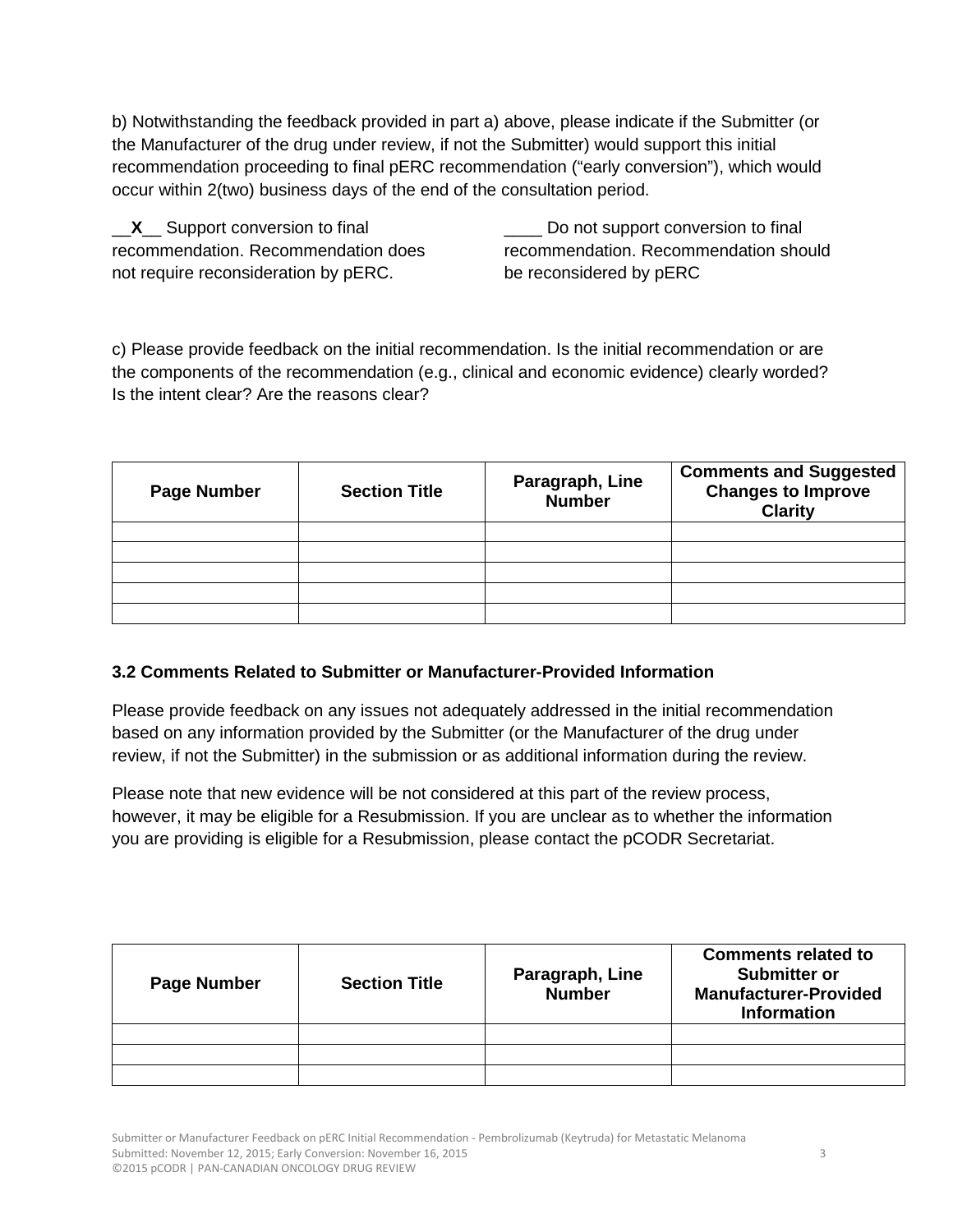#### **3.3 Additional Comments About the Initial Recommendation Document**

Please provide any additional comments:

| <b>Page Number</b> | <b>Section Title</b> | Paragraph, Line<br><b>Number</b> | <b>Additional Comments</b> |
|--------------------|----------------------|----------------------------------|----------------------------|
|                    |                      |                                  |                            |
|                    |                      |                                  |                            |
|                    |                      |                                  |                            |
|                    |                      |                                  |                            |
|                    |                      |                                  |                            |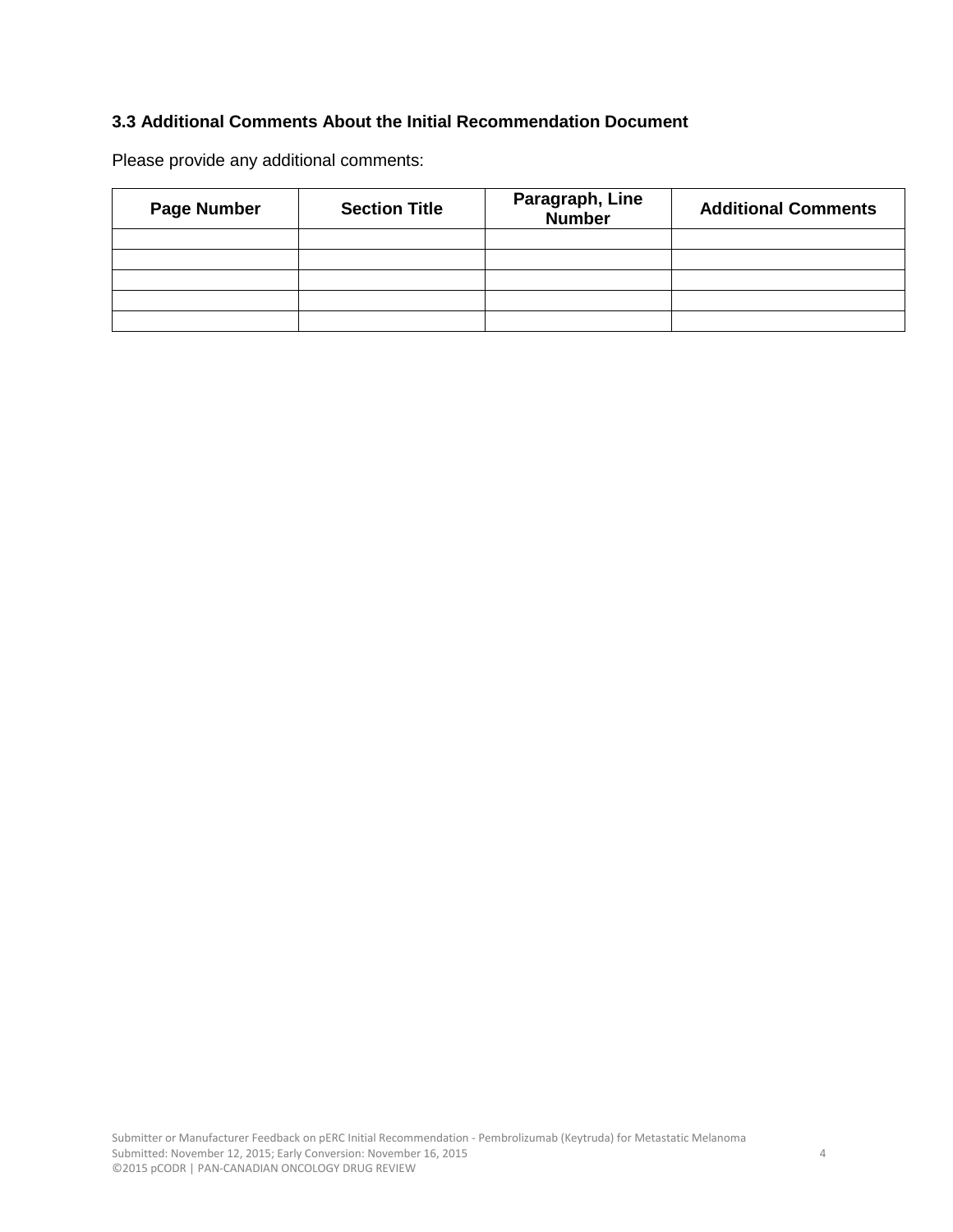## **About Completing This Template**

pCODR invites the Submitter, or the Manufacturer of the drug under review if they were not the Submitter, to provide feedback and comments on the initial recommendation made by pERC. (See www.cadth.ca/pcodr for information regarding review status and feedback deadlines.)

As part of the pCODR review process, the pCODR Expert Review Committee makes an initial recommendation based on its review of the clinical, economic and patient evidence for a drug. (See www.cadth.ca/pcodr for a description of the pCODR process.) The initial recommendation is then posted for feedback and comments from various stakeholders. The pCODR Expert Review Committee welcomes comments and feedback that will help the members understand why the Submitter (or the Manufacturer of the drug under review, if not the Submitter), agrees or disagrees with the initial recommendation. In addition, the members of pERC would like to know if there is any lack of clarity in the document and if so, what could be done to improve the clarity of the information in the initial recommendation. Other comments are welcome as well.

All stakeholders have 10 (ten) business days within which to provide their feedback on the initial recommendation and rationale. If all invited stakeholders agree with the recommended clinical population described in the initial recommendation, it will proceed to a final pERC recommendation by 2 (two) business days after the end of the consultation (feedback) period. This is called an "early conversion" of an initial recommendation to a final recommendation.

If any one of the invited stakeholders does not support the initial recommendation proceeding to final pERC recommendation, pERC will review all feedback and comments received at the next possible pERC meeting. Based on the feedback received, pERC will consider revising the recommendation document as appropriate. It should be noted that the initial recommendation and rationale for it may or may not change following consultation with stakeholders.

The final pERC recommendation will be made available to the participating provincial and territorial ministries of health and cancer agencies for their use in guiding their funding decisions and will also be made publicly available once it has been finalized.

## **Instructions for Providing Feedback**

- a) Only the group making the pCODR Submission, or the Manufacturer of the drug under review can provide feedback on the initial recommendation.
- b) Feedback or comments must be based on the evidence that was considered by pERC in making the initial recommendation. No new evidence will be considered at this part of the review process, however, it may be eligible for a Resubmission.
- c) The template for providing *Submitter or Manufacturer Feedback on pERC Initial Recommendation* can be downloaded from the pCODR website. (See www.cadth.ca/pcodr for a description of the pCODR process and supporting materials and templates.)
- d) At this time, the template must be completed in English. The Submitter (or the Manufacturer of the drug under review, if not the Submitter) should complete those sections of the template where they have substantive comments and should not feel obligated to complete every section, if that section does not apply. Similarly, the Submitter (or the Manufacturer of the drug under review, if not the Submitter) should not feel restricted by the space allotted on the form and can expand the tables in the template as required.